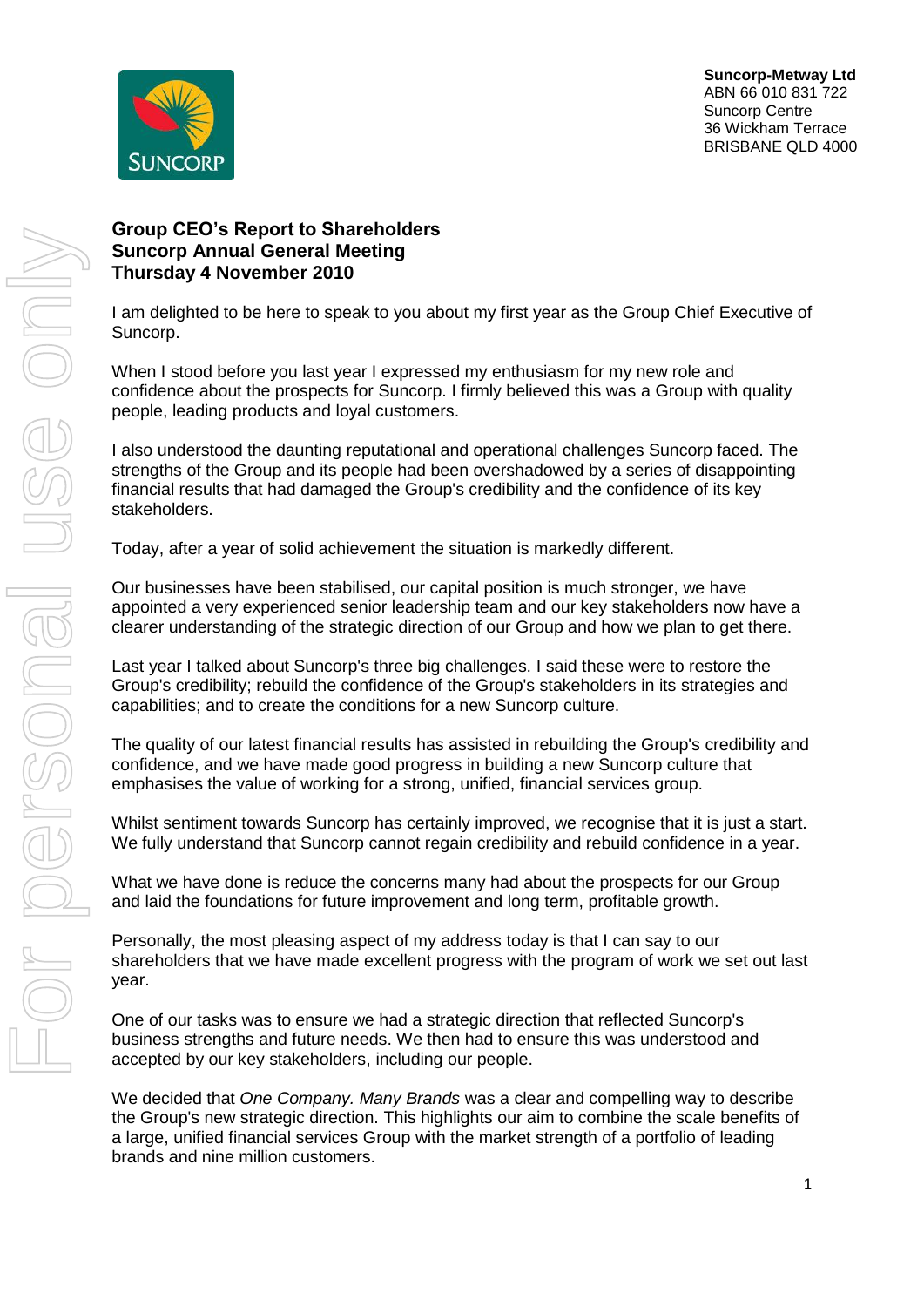To implement this strategy, we needed an effective structure and operating model to run Suncorp's unique businesses. So we now have five operating divisions: Personal Insurance; Commercial Insurance; Vero New Zealand; Suncorp Bank; and Suncorp Life.

These are supported by a lean corporate centre and specialist areas that provide services such as business technology, purchasing, real estate and human resource management, brought together in Suncorp Business Services.

Equally important has been the completion of the Group's new three-year business plan. We ensured the key elements of this plan were communicated to the market in three presentations earlier this year.

This plan will ensure our strategy is effectively implemented and each of our operating divisions has clear profit and growth targets.

When I addressed shareholders last year I said a priority would be to reduce the complexity and duplication in key processes and operating systems across the Group.

To do that we launched late last year a series of projects collectively known as our Strategic Building Blocks. These were designed to improve the efficiency of the systems we use to manage pricing, claims, financial control and human resources.

I am pleased to report that we have made good progress with these projects.

For example, we have successfully consolidated our multiple financial systems onto a single ledger. To assist with our marketing and sales activities, we now have a single view of our nine million customers across our major direct brands.

We are improving the efficiency of our pricing systems and we have built a computer system to enable us to more accurately assess the risks associated with each insurance policy we sell. We are already moving 80 per cent of our motor insurance policies on to one pricing platform.

Claims management is another area we are making more efficient. We are taking the best practices from the various brands across our Group and consolidating those into a standard claims model for all of personal insurance.

Another priority of our strategic building blocks program has been to simplify our people systems and processes and deliver consistent employment arrangements for all our employees. We are now moving from six separate and complex employment agreements to one highly flexible approach.

The result will be fairer, more transparent, market-competitive working arrangements for all Suncorp employees. Importantly, this approach will help us create the conditions for a unifying culture across the group.

The next step is for Suncorp people to vote on the new agreement later this month. We believe that through extensive negotiation, debate and discussion we have arrived at a proposal that appropriately balances the interests of all parties.

Across the Group, this will be a \$33 million annual investment in our people and you, our shareholders, will benefit from a company that will become more efficient, easier to manage and attuned to the needs of its customers.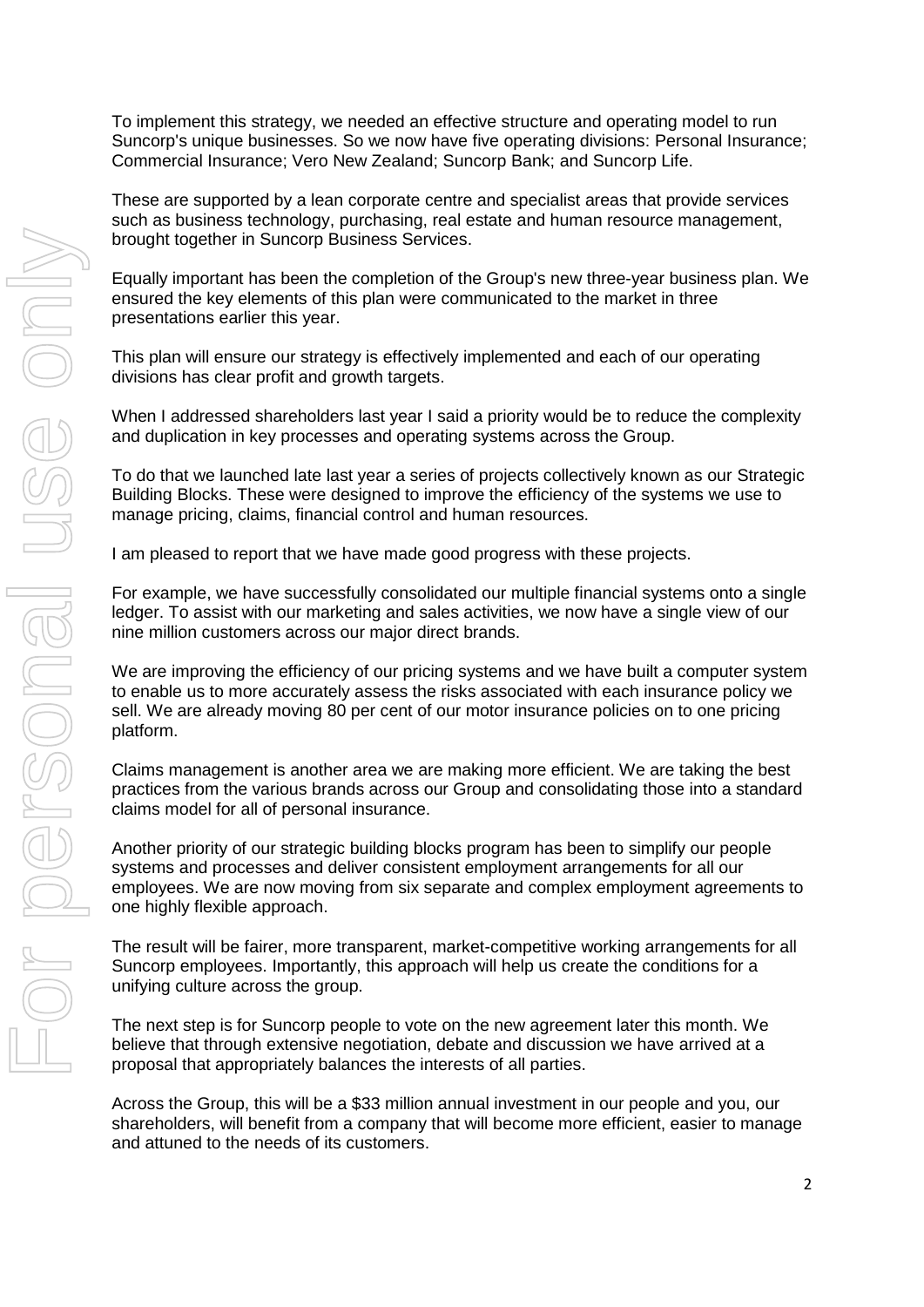As the Chairman has noted, another key element of our simplification story is the proposal to move to a non-operating holding company – or NOHC.

There are many operational and governance reasons why moving to a NOHC structure makes sense. For shareholders in our company, an obvious question would be: What's in it for us?

I believe one of the most important benefits will be an improvement in the understanding of the value of each of our businesses. The complexity of our current legal structure means that investment markets are unable to properly value operational performance and the quality of our underlying asset base.

Although this has not been the only reason for Suncorp's share-price underperformance over recent years, I believe it would be fair to say it has been a contributing factor.

The NOHC will significantly improve the transparency of our overall business and this should assist the valuation of our individual businesses and the Group as a whole.

All of this work to improve Suncorp's strategy, structure and operations has been important for our Group's recovery from the global financial crisis. Impressive as this is - it is not all that has been achieved during the past year.

As you have already heard, Suncorp reported a net profit that was substantially higher than the year before. This was broadly in line with market guidance and expectations, and was another key step in regaining credibility for our Group.

Our latest result was impressive considering the market volatility created by the global financial crisis and the need to manage claims from two of the largest and most expensive weather events in Australia.

The fact that we have been able to implement major changes across the Group and boost Group profit reflects well on the commitment and capability of Suncorp's people.

It is also confirmation of the unrealised potential of this Group.

In summary, our most recent financial results were encouraging and another sign that Suncorp's recovery is well underway.

Looking ahead, we expect continued instability in global economies and financial markets. Although Australia has passed through the global financial crisis better than most developed nations, this does not mean we can expect a rapid return to the economic growth and buoyancy that preceded the crisis.

Australia's economy continues to benefit from the strength of mineral and energy exports, yet the United States and economies in Europe continue to have serious issues that will take considerable time to resolve.

Global and local financial markets will remain unsettled. This is impacting on the cost of funds for Australian banks and is influencing their response to the RBA's recent interest rate rise.

The recent international tension over the management of national currencies is another example of the many issues impacting the global and our national economy.